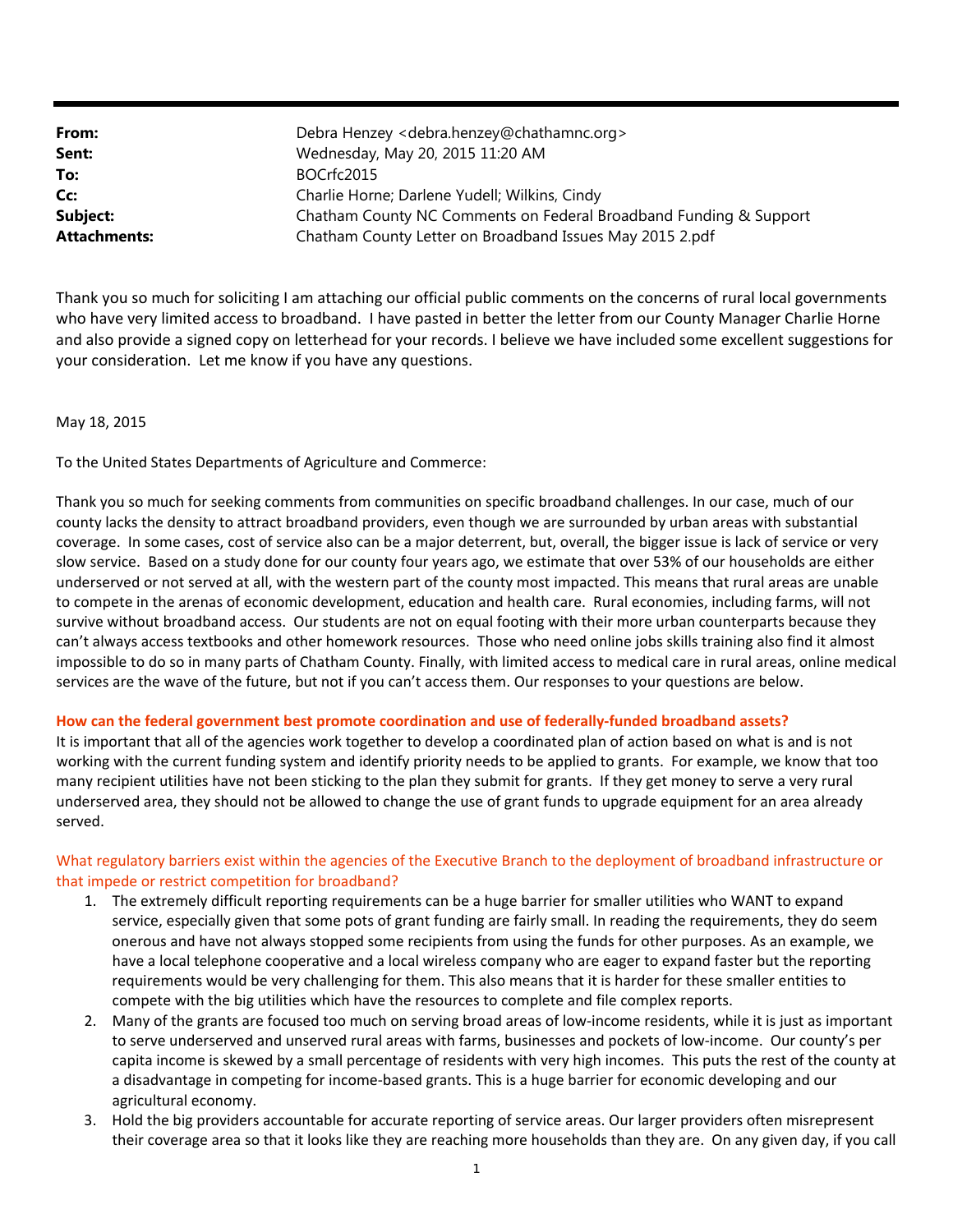them about an address, you get a different answer as to whether it will soon be served. Even areas very close to Chapel Hill (home of UNC‐Chapel Hill) are not served by either the phone company or cable. Both AT&T and Time Warner will tell you by phone that this area will soon be served, but follow up with the companies' administration, however, reveals that neither have any intent to serve these areas in the near future. The utilities usually use "propriety information" as their excuse for sloppy representative of coverage areas. This needs to stop.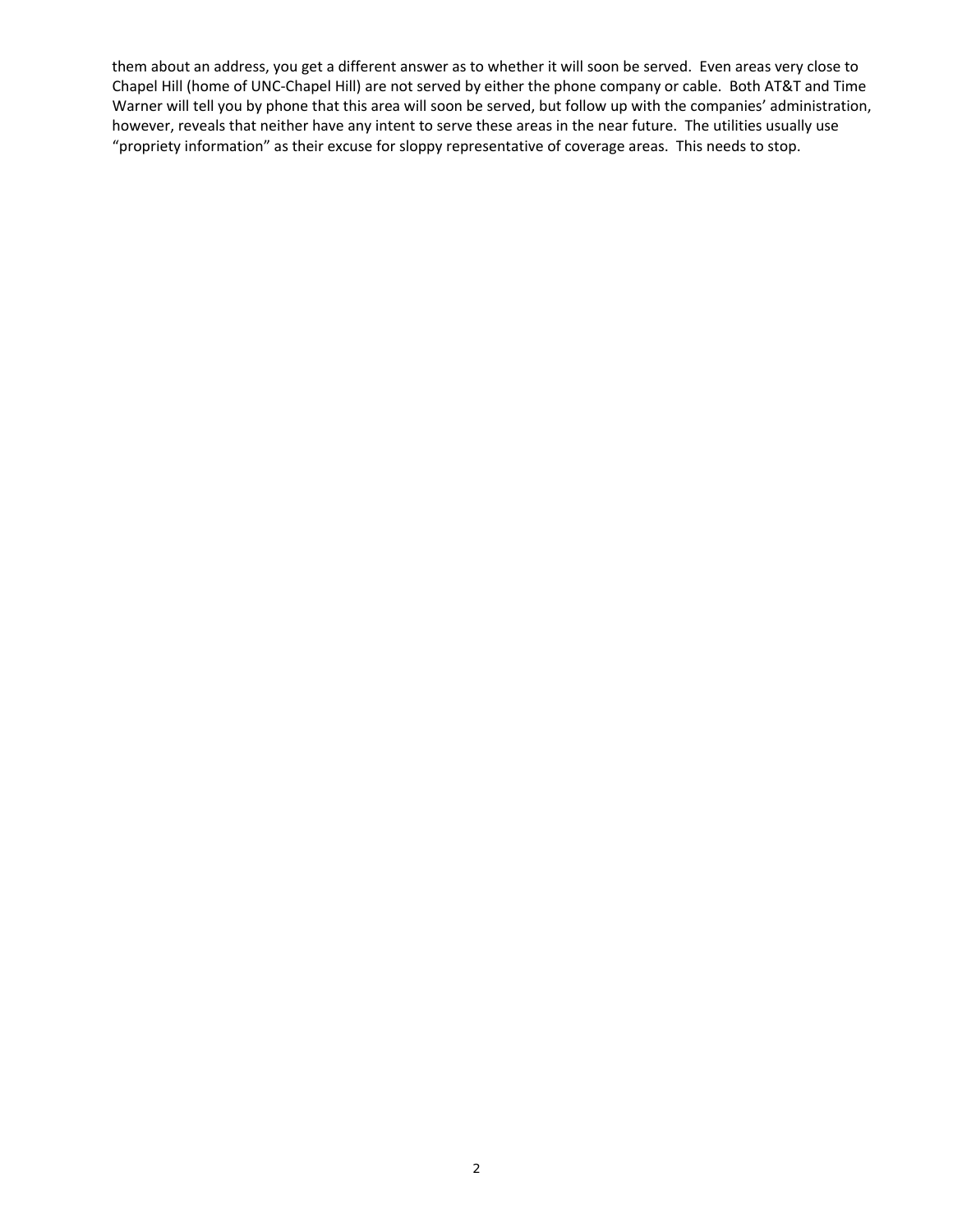### How can communities and regions incentivize service providers to offer broadband services, either wired or wireless, in rural and remote areas?

- 1. One option that should be pursued is helping communities form local or regional broadband cooperatives that could be modeled after the very effective phone and electric cooperatives, which were vital to getting utilities into rural areas in the 1900s. Local governments lack the expertise and the funding to do this on our own. We also may have state legislation that would make this difficult and those barriers need to be removed.
- 2. We also need help with state legislative and regulatory barriers that restrict competition and limit service expansion in rural areas. North Carolina's General Assembly has passed a series of laws that prevent local governments from getting directly involved in funding public broadband efforts. For example, the State of NC is now suing the City of Wilson to stop them from expanding its fiber network to other areas that no one else wants to serve. Other laws severely limit how fast smaller utilities, such as Randolph Telephone, can expand its fiber network, even when we have areas that the existing phone provider (CenturyLink) is not interested in serving. This barrier HAS to be removed. County governments in North Carolina are especially limited and have no state authority to partner with providers, except in very limited ways. If these barriers are removed, then local governments could start to work more with broadband providers to create pilot projects, such as leasing existing towers to these providers and developing broadband fiber hubs at schools, parks and other public facilities located in underserved areas of the county.

### What can the federal government do to make it easier for state, local, and tribal governments or organizations to access funding for broadband?

- Simplify the grant application and reporting process, which can be done without sacrificing accountability and effectiveness.
- Focus grant targets on unserved and underserved as much as income level. Given that the big utilities will not give us specific service area details, we need some leeway in identifying areas in our county that are underserved or unserved. A home‐by‐home survey is cost prohibitive and many households will not respond.
- Give priority consideration to providers that partner with local governments and community nonprofits in their grant applications. This needs to be a strong partnership where we have a voice in service areas and development of the project action plan. Similarly, they should also get bonus points if they partner with other providers, such as a phone company working with a wireless company to build on each other's infrastructure.
- Support and promote the concept of including fiber lines with other infrastructure work, such as water, sewer and road work. With trenchers, backhoes and bulldozers already on site, the cost of adding conduit and fiber would be much less than doing all of this later.
- Support and promote the fairness and recognition of the need for fast internet to everyone, including incentives for state governments remove related barriers. Too often, existing carriers will not install or upgrade old systems due to their reason that 'those people don't need it'. This is just not the case. Fast broadband, fiber to the home at reasonable cost for everyone should be accepted.

Thank you so much for asking for our input. Much of Chatham County feels very much left behind in the technology world. This is an economic issue and a community quality of life issue. Feel free to contact Debra Henzey at 919‐542‐8258 for more information.

Sincerely,

Charlie Horne Chatham County Manager

*In keeping with the NC Public Records Law, e-mails, including attachments, may be released to others upon request for inspection and copying.*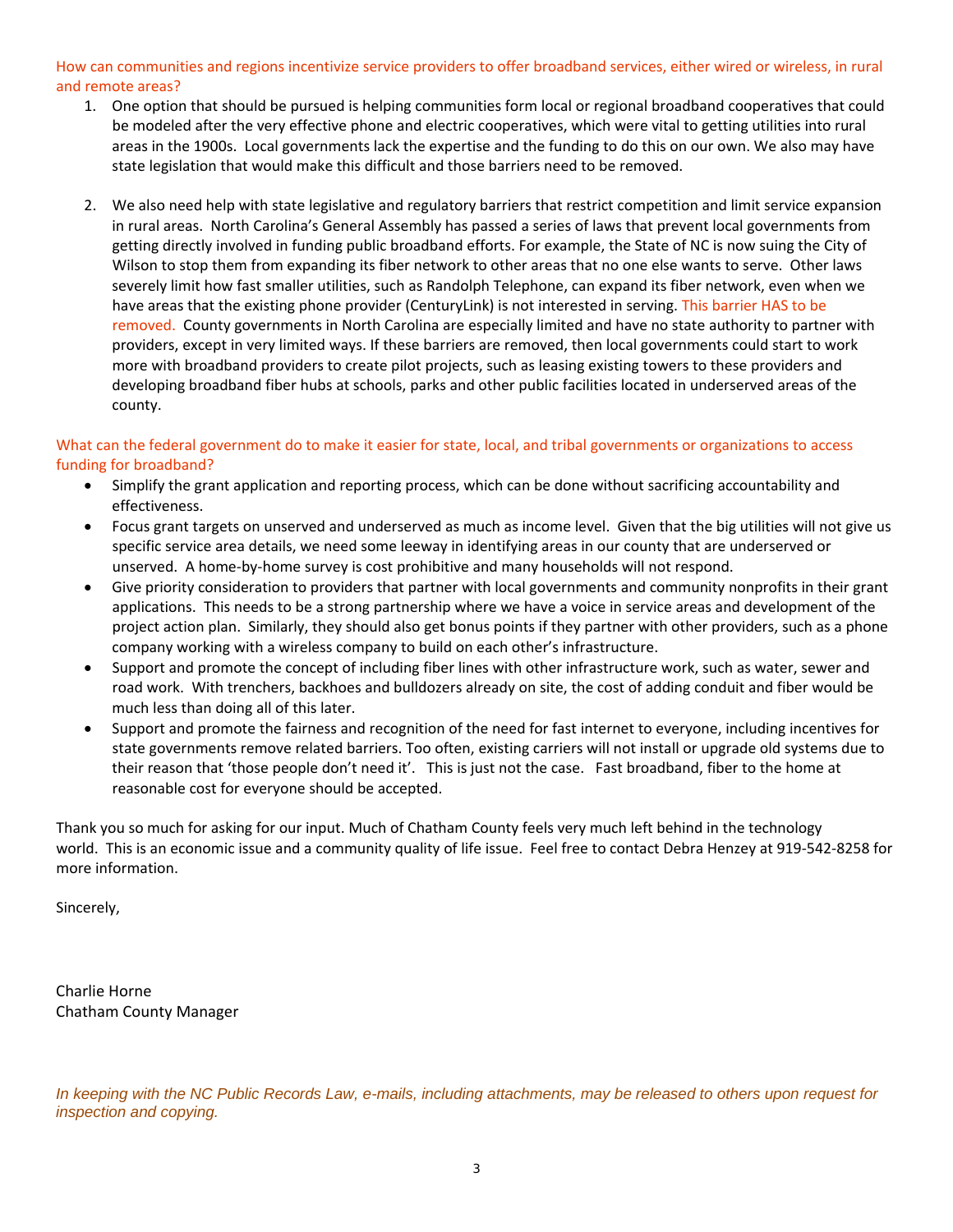# **Debra Henzey**

**Chatham County Director of Community Relations 919‐542‐8258 Cell 919‐548‐4662**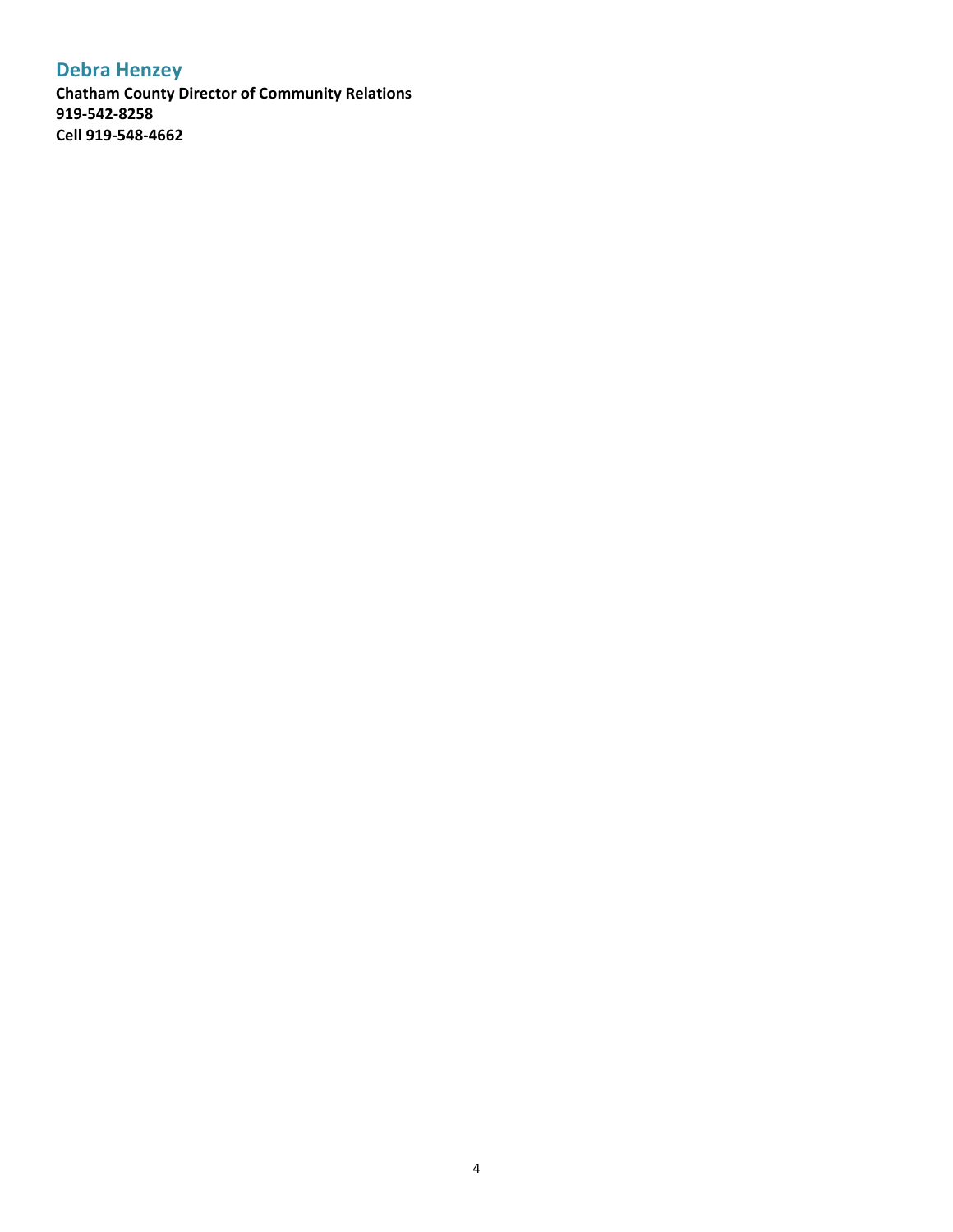

Jim Crawford, Chair Mike Cross, Vice Chair Diana Hales Karen Howard Walter Petty

**COUNTY MANAGER**: Charlie Horne

May 18, 2015

To the United States Departments of Agriculture and Commerce:

Thank you so much for seeking comments from communities on specific broadband challenges. In our case, much of our county lacks the density to attract broadband providers, even though we are surrounded by urban areas with substantial coverage. In some cases, cost of service also can be a major deterrent, but, overall, the bigger issue is lack of service or very slow service. Based on a study done for our county four years ago, we estimate that over 53% of our households are either underserved or not served at all, with the western part of the county most impacted. This means that rural areas are unable to compete in the arenas of economic development, education and health care. Rural economies, including farms, will not survive without broadband access. Our students are not on equal footing with their more urban counterparts because they can't always access textbooks and other homework resources. Those who need online jobs skills training also find it almost impossible to do so in many parts of Chatham County. Finally, with limited access to medical care in rural areas, online medical services are the wave of the future, but not if you can't access them. Our responses to your questions are below.

### **How can the federal government best promote coordination and use of federally-funded broadband assets?**

It is important that all of the agencies work together to develop a coordinated plan of action based on what is and is not working with the current funding system and identify priority needs to be applied to grants. For example, we know that too many recipient utilities have not been sticking to the plan they submit for grants. If they get money to serve a very rural underserved area, they should not be allowed to change the use of grant funds to upgrade equipment for an area already served.

# What regulatory barriers exist within the agencies of the Executive Branch to the deployment of broadband infrastructure or that impede or restrict competition for broadband?

- 1. The extremely difficult reporting requirements can be a huge barrier for smaller utilities who WANT to expand service, especially given that some pots of grant funding are fairly small. In reading the requirements, they do seem onerous and have not always stopped some recipients from using the funds for other purposes. As an example, we have a local telephone cooperative and a local wireless company who are eager to expand faster but the reporting requirements would be very challenging for them. This also means that it is harder for these smaller entities to compete with the big utilities which have the resources to complete and file complex reports.
- 2. Many of the grants are focused too much on serving broad areas of low-income residents, while it is just as important to serve underserved and unserved rural areas with farms, businesses and pockets of low-income. Our county's per capita income is skewed by a small percentage of residents with very high incomes. This puts the rest of the county at a disadvantage in competing for income-based grants. This is a huge barrier for economic developing and our agricultural economy.
- 3. Hold the big providers accountable for accurate reporting of service areas. Our larger providers often misrepresent their coverage area so that it looks like they are reaching more households than they are. On any given day, if you call them about an address, you get a different answer as to whether it will soon be served. Even areas very close to Chapel Hill (home of UNC-Chapel Hill) are not served by either the phone company or cable. Both AT&T and Time Warner will tell you by phone that this area will soon be served, but follow up with the companies' administration, however, reveals that neither have any intent to serve these areas in the near future. The utilities usually use "propriety information" as their excuse for sloppy representative of coverage areas. This needs to stop.